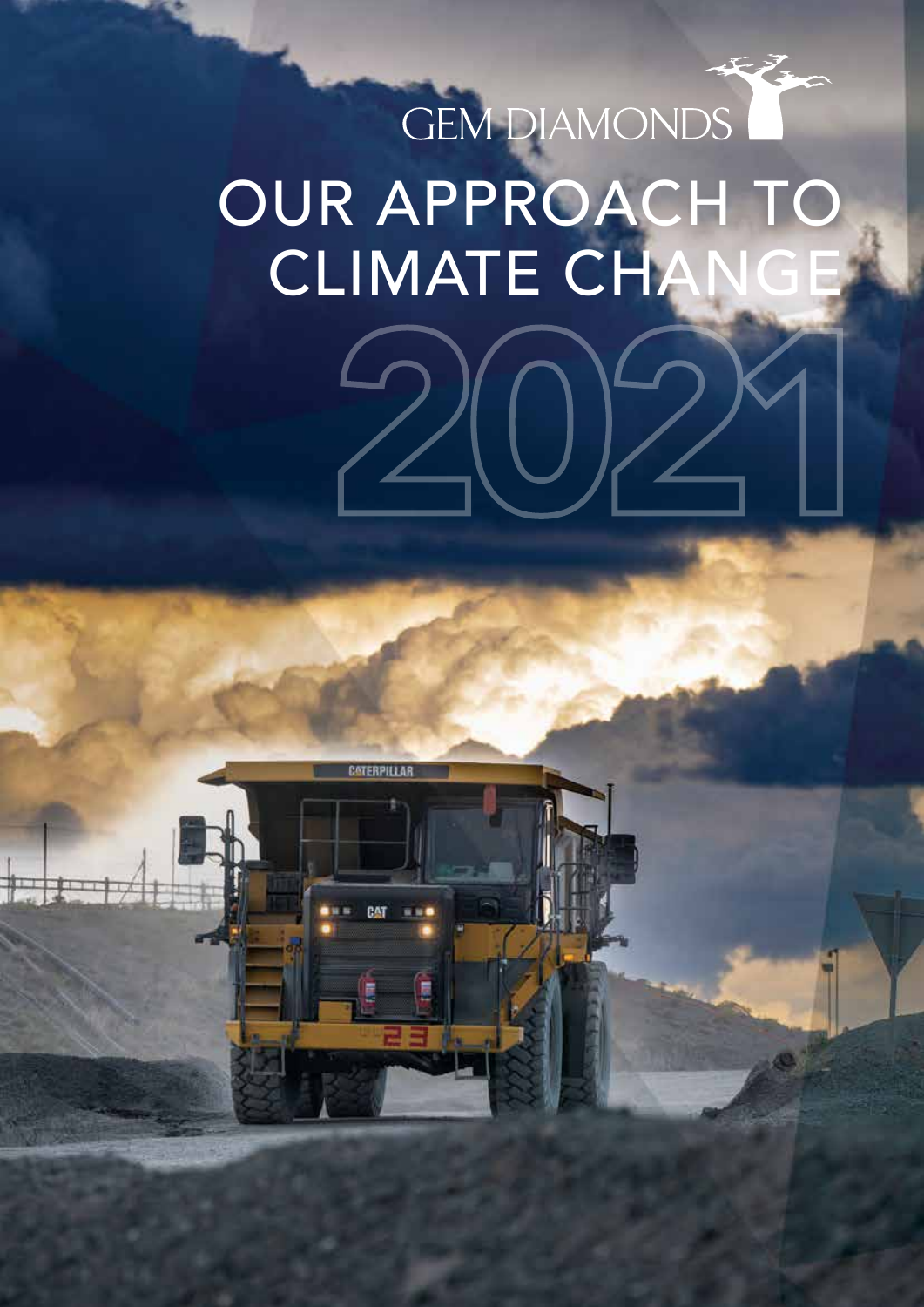## Q AND A WITH OUR CHIEF FINANCIAL OFFICER (CFO)

1

#### HOW DOES SUSTAINABILITY AND FINANCIAL PERFORMANCE LINK AT GEM DIAMONDS AND INFORM YOUR PLANNING?

Sustainability requires continuous balance between capital investment, sustainable growth, reducing the unavoidable impacts of operational activities and creating stakeholder value. These considerations are increasingly integrated into our business and financial planning, which has enhanced our ability to determine costs and benefits at an early stage of deliberation.

Our financial performance supports the broader goals of the business to leave a positive legacy for generations to come in terms of sustainable CSR protects, responsible environmental stewardship, opportunities for decent work, skills development, training programmes and driving forward our six UN SDGs.

Across the industry, we have seen increased interest from investors in ESG performance and we're pleased to be able to respond by demonstrating our work over the past several years and our future planning in this regard.

#### HOW HAS YOUR FUNDING STRATEGY EVOLVED, AND HOW IS SUSTAINABILITY AND CLIMATE CHANGE CONCERNS FROM FUNDERS IMPACTING THIS?

We have historically maintained numerous funding facilities across the Group with varying expiry periods. Although this provides a degree of flexibility, we decided to consolidate our funding position and expand our funding partnerships. As a result, Firstrand Bank has joined Nedbank and Standard Bank in a consolidated funding facility, which increased our revolving credit facilities to \$77.0 million, in dollar equivalent.

An exciting aspect of the funding is that a portion of the facility is linked to sustainability performance targets. This is a first for our Group, and it marks a milestone in terms of our commitments to ESG and the way ESG commitments are embedded in our financial models.

#### HOW ARE CLIMATE CHANGE CONSIDERATIONS BEING INCORPORATED INTO FINANCIAL PLANNING AND STRATEGY?

Our work to understand and mitigate the effects of climate change is not new but the degree to which it has been explicitly embedded into business structures and financial planning has increased significantly. In particular, to enhance reporting on the financial and strategic considerations related to climate change, Gem Diamonds is integrating the recommendations of the Task Force on Climaterelated Financial Disclosures (TCFD) into the Group's governance and risk management structures, strategy and reporting platforms.

The processes to plan for and deal with the effects of climate change are therefore increasingly embedded, as are the results of the climate change scenario analysis, which allows us to mitigate risk more effectively. How we implement our investment decisions and take our decarbonisation and climate-change impacts into account is becoming more sophisticated. However, it remains a complex and rapidly changing focus area by its nature.

For example, just two years ago, the persistent drought encouraged discussions about building supplementary dams to ensure our sustainability from a water-availability perspective. This year, we saw severe rainfall and flooding. These extremities of weather events are expected to become more common, which makes forecasting and budgeting a complex task. We are, however, making progress in our ability to do so, especially by ensuring that these considerations are included at the beginning of planning processes and involve all affected stakeholders in the business.

Climate change has become a priority in our planning from the Board down to operational level, and we start from the position that efficiencies are necessary not only to reduce costs and increase revenues, but to reduce our carbon emissions, mitigate any climate risk and enhance the sustainability of the business.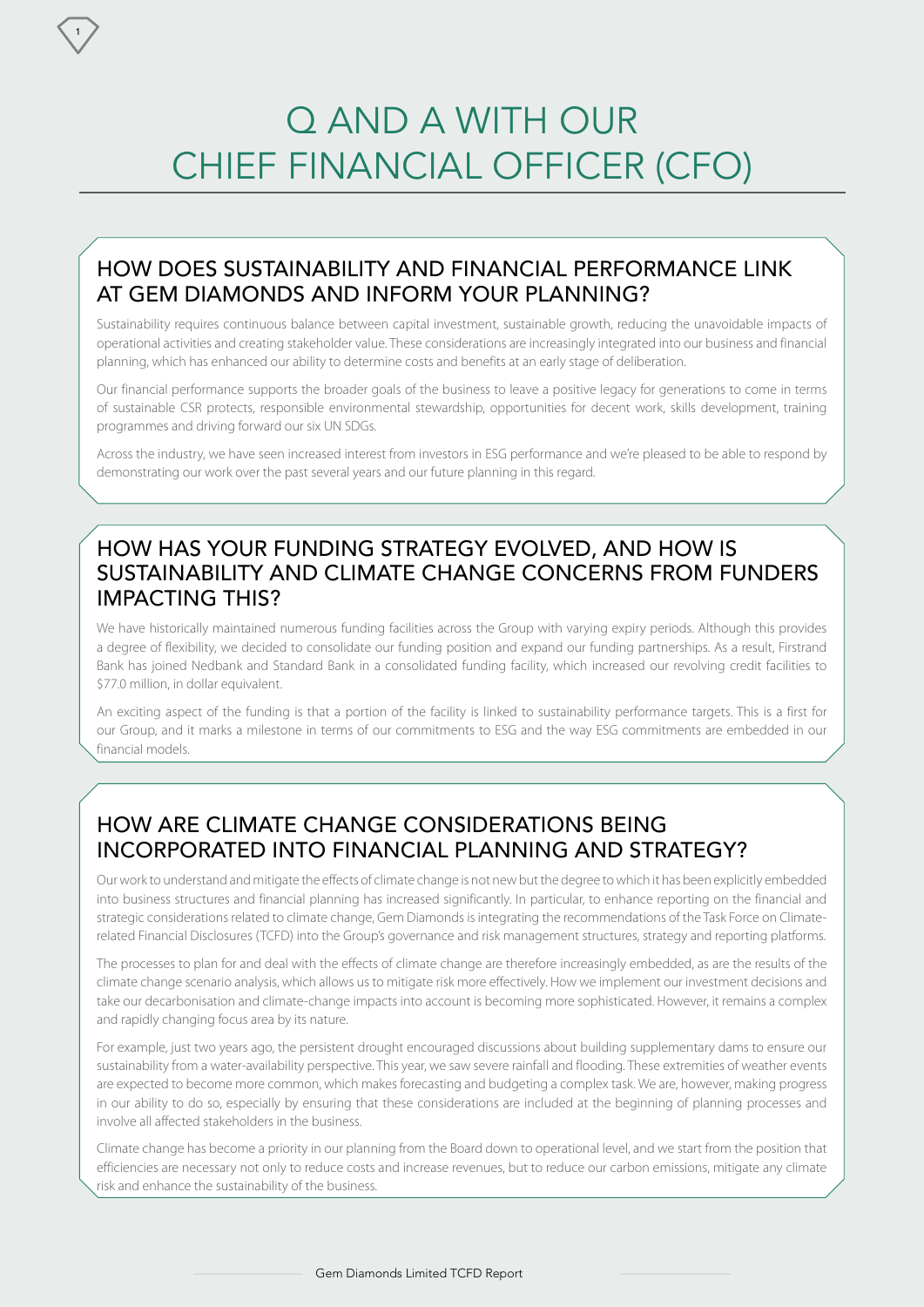# OUR APPROACH TO CLIMATE CHANGE

2

## THE 2021 REPORTING SUITE

In addition to this report, our reporting suite includes:

#### SUSTAINABILITY REPORT 2021 (REPORT AND INTERACTIVE PLATFORM)

Additional information and case studies on the Group's sustainability activities can be found on www.gemdiamonds-reports.co.za/reports/ sd-2022/index.php and in our 2021 Sustainability Report.

#### ANNUAL REPORT AND ACCOUNTS 2021

The Annual Report and Accounts 2021 covers Gem Diamonds Limited and its subsidiaries (the Group) for the financial year ended 31 December 2021.

We believe that climate-related issues are intrinsically linked to creating value for all stakeholders. Therefore, these issues formed part of the Board's considerations when reviewing strategy, risk management, annual budgets and business plans as well as developing action plans and Group policies. In support of our existing commitment to sustainability and climate change-related matters, the Board officially adopted the TCFD framework in June 2021. It will be implemented over three years.

We are committed to understanding and responding to climate change in a way that is measured and rooted in science, supports our business sustainability, and considers the needs of our host countries and local communities. To this end, we have developed a TCFD roadmap that outlines our path and allows us to deepen our understanding and respond effectively.

Our objective is to ensure that our science-based targets and decarbonisation strategy are established by the end of 2022. Implementation is scheduled to begin by the end of 2023, aligning with our TCFD roadmap.

### OUR TCFD ROADMAP

| Phase 1 - 2021                                                                                                                    | Phase 2 - 2022                                                                                                                                                                                                                               | Phase 3 - 2023                                                                                         |
|-----------------------------------------------------------------------------------------------------------------------------------|----------------------------------------------------------------------------------------------------------------------------------------------------------------------------------------------------------------------------------------------|--------------------------------------------------------------------------------------------------------|
| Establish the necessary governance,<br>strategy and risk foundations to support<br>meaningful, science-based decision-<br>making. | Understand the climate-related risks<br>Gem Diamonds faces to reassess our<br>organisational resilience.<br>Identify climate-related opportunities<br>available to the Group and establish clear<br>metrics and targets for decarbonisation. | Monitor and manage our climate-related<br>exposure and measure against our<br>decarbonisation targets. |

In 2022, the Group will embark on the next phase of its TCFD adoption strategy, which will focus on:

- Deepening our understanding of the climate-related risks Gem Diamonds faces.
- Reflecting on the resilience of our strategy, taking into consideration different climate-related scenarios, including a 2°C or lower scenario.
- Establishing climate-related performance targets that will underpin the Group's decarbonisation strategy.

### 2021 HIGHLIGHTS

**Established robust Board and management governance structures. Strengthened the enterprise risk management processes to ensure climate risk is considered and managed. Completed the climate change scenario analysis. Identified and assessed physical and transition risks over the short, medium and long term. Board and senior leadership trained in the science behind climate change and related studies. Strengthened the Board's ESG skills and experience with the appointment of Rosalind Kainyah.**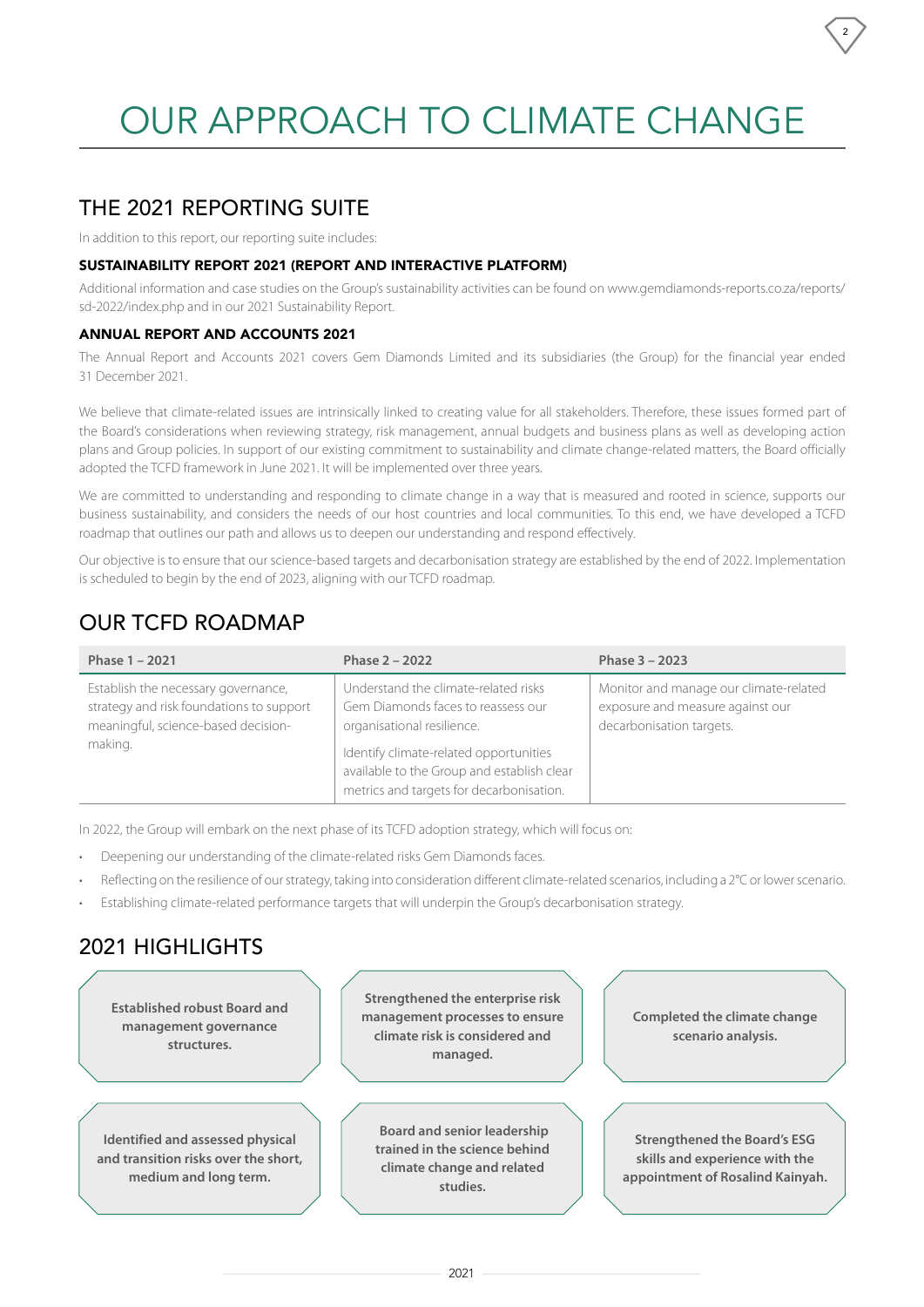#### **GOVERNANCE**

#### *How we govern climate-related risks and opportunities*

#### BOARD

3

The Board is ultimately responsible for the governance of climate-related risks and opportunities, and is supported by the Sustainability Committee and Audit Committee. The Board embraces a science-based approach to understanding the impact of climate change and continues to deepen its understanding of the physical and transition risks along with associated opportunities.



To ensure effective oversight, the Board and Committees received quarterly reports, updates and presentations on climate change-related matters and the progress made in adopting the recommendations of the TCFD. During 2021, these reports included information on:

- Physical and transition risks
- Resource use performance and efficiencies
- Carbon tax
- Carbon footprint reduction opportunities
- Major project considerations related to climate matters and decarbonisation

The climate change-related data and performance information presented to the Board and Committees informed the 2021 reviews of the Group strategy, risk management framework, annual budgets and business plans. The Board and Committees also considered climate change-related data and performance when setting the organisation's internal key performance indicators (KPIs) and non-financial personal performance metrics for senior management.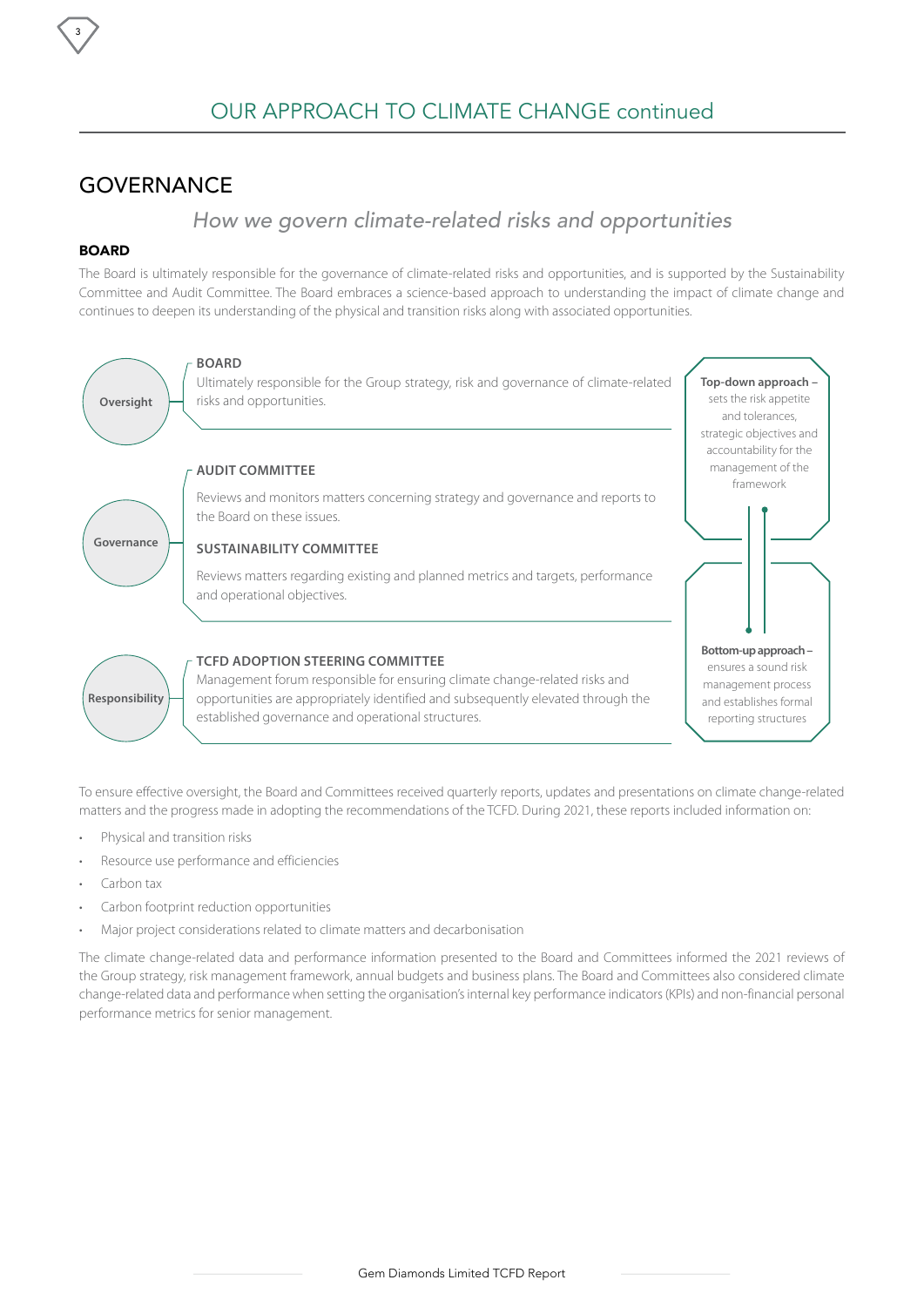4

#### MANAGEMENT

The Group's CFO holds overall accountability for integrating climate-related issues into annual budgets and business plans, financial disclosures and risk management. The Group's COO has overall accountability for sustainability, including climate-related issues. He is supported by the HSSE and Sustainability Manager who is responsible for the day-to-day management of climate-related work within the Group and reporting matters concerning TCFD and Carbon Disclosure Project (CDP).

In June 2021, Gem Diamonds established a TCFD Adoption Steering Committee, which is a management forum responsible for ensuring climate change-related risks and opportunities are appropriately identified and subsequently elevated through the established governance structures.

The Committee meets monthly and members include the CFO, COO, Group Financial Controller, and HSSE and Sustainability Manager. Internal and external attendees are invited to provide input into the process as appropriate. The TCFD Adoption Steering Committee drives an integrated approach to climate change by identifying and assessing climate-related issues through internal assessments and external independent studies. In 2021, the TCFD Adoption Steering Committee commissioned the following external and independent studies to build the Group's climate-related knowledge base:

- Climate change scenario analysis
- Carbon and water footprints
- Physical and transition risk assessments
- Scope 1 and 2 carbon footprint reduction opportunity assessment
- Materiality assessment

The TCFD Adoption Steering Committee also worked with the relevant internal functions to bolster the integration of climate change consideration throughout the business, including:

- Enterprise risk management
- Communication and reporting
- Insurance
- Financial planning and disclosure
- Project management
- Internal audit
- **Engineering**
- Mining
- **Treatment**

The TCFD Adoption Steering Committee's findings are reported to the Board, and the Audit and Sustainability Committees, by the HSSE and Sustainability Manager every quarter. Reports on existing and planned metrics and targets, performance and operational objectives are presented to the Sustainability Committee. At the same time, the Audit Committee reviews matters concerning strategy, governance and risk. Both committees report to the Board on these issues. In addition, the HSSE and Sustainability Manager presents to the Board quarterly on emerging climate-related issues and developments such as carbon tax, regulatory changes and technological developments.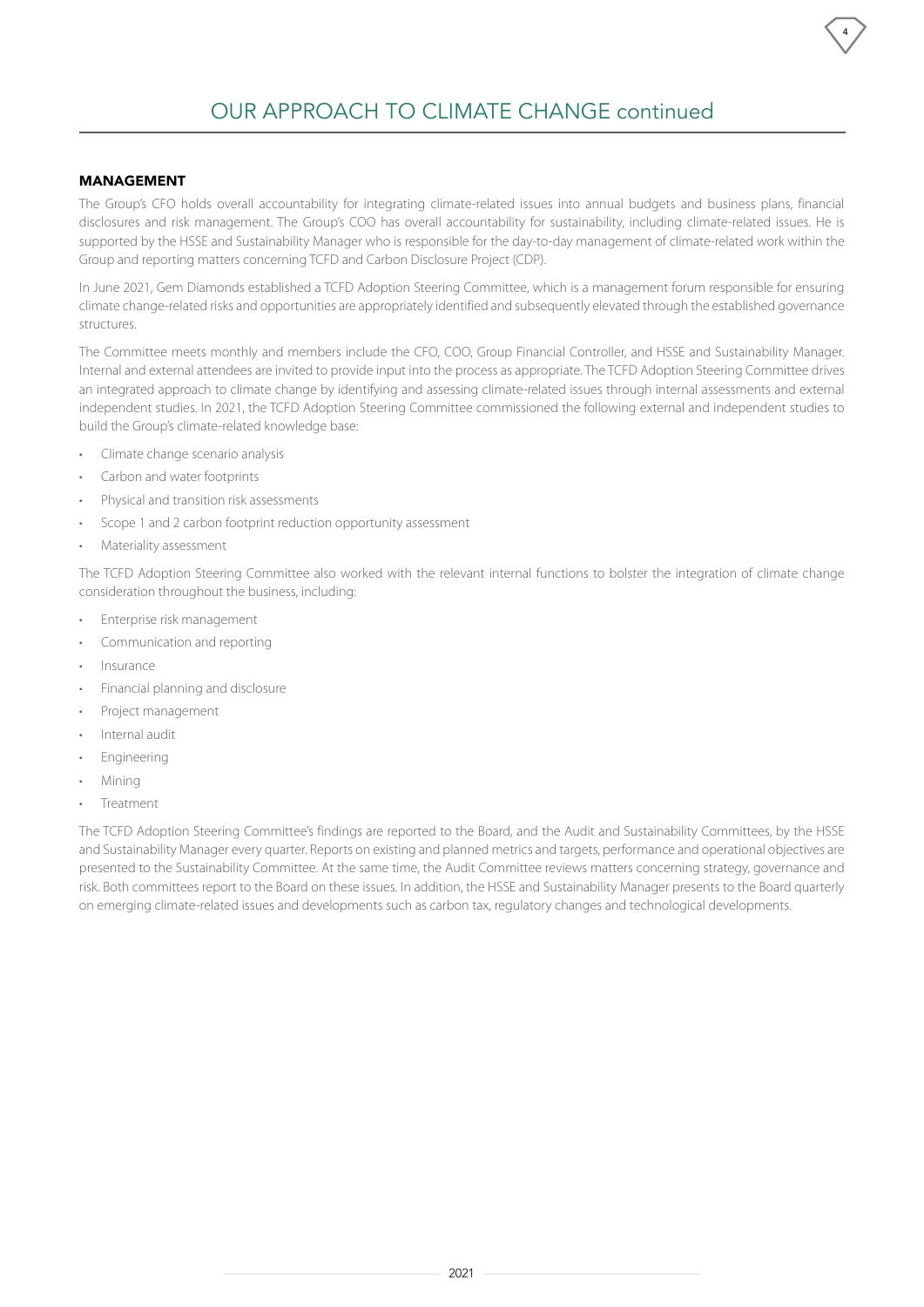### **STRATEGY**

5

#### *The impacts of climate-related risks and opportunities on our businesses, strategy and financial planning*

Our strategy aims to sustainably maximise stakeholder value in alignment with our commitment to being responsible stewards of natural resources. Gem Diamonds has identified three priorities (listed below) that underpin how the Group creates value for all stakeholders. We believe that climate-related issues can affect the Group's performance within these priorities, and impact the Group's business, strategy, financial planning and performance.

| <b>Strategic priority</b>                                                                                                                                                                                                                                                                                                    |                                                                                                                                                                                                                                                                                                                                                                                                                                                                                                       |                                                                                                                                                                                                                                                                                                                                                                                                                                                                                                                                        |  |
|------------------------------------------------------------------------------------------------------------------------------------------------------------------------------------------------------------------------------------------------------------------------------------------------------------------------------|-------------------------------------------------------------------------------------------------------------------------------------------------------------------------------------------------------------------------------------------------------------------------------------------------------------------------------------------------------------------------------------------------------------------------------------------------------------------------------------------------------|----------------------------------------------------------------------------------------------------------------------------------------------------------------------------------------------------------------------------------------------------------------------------------------------------------------------------------------------------------------------------------------------------------------------------------------------------------------------------------------------------------------------------------------|--|
| <b>EXTRACTING MAXIMUM VALUE</b>                                                                                                                                                                                                                                                                                              | <b>WORKING RESPONSIBLY AND</b>                                                                                                                                                                                                                                                                                                                                                                                                                                                                        | <b>PREPARING FOR OUR FUTURE</b>                                                                                                                                                                                                                                                                                                                                                                                                                                                                                                        |  |
| <b>FROM OUR OPERATIONS</b><br><b>MAINTAINING SOCIAL LICENCE</b><br><b>Climate considerations</b>                                                                                                                                                                                                                             |                                                                                                                                                                                                                                                                                                                                                                                                                                                                                                       |                                                                                                                                                                                                                                                                                                                                                                                                                                                                                                                                        |  |
| Operational initiatives to improve<br>efficiencies thereby reducing operating<br>costs and ensuring future availability of<br>resources for all stakeholders                                                                                                                                                                 | Bolstering our resilience to the physical<br>impacts of climate change while working<br>with our PACs to improve their readiness<br>and resilience, ensures that Gem Diamonds<br>can protect its social licence to operate<br>and continue to work responsibly with our<br>stakeholders.                                                                                                                                                                                                              | The impact of climate change can already<br>be seen around the world. The work we<br>undertook in 2021 to identify and respond to<br>both physical and transition risks associated<br>with climate change ensures that we can<br>appropriately strategise for and mitigate<br>against the impact of climate change in<br>our future. The Group's existing business<br>continuity and disaster management plans<br>include considerations for extreme natural<br>events, which we have responded to since<br>we started mining in 2006. |  |
| 2021 integration                                                                                                                                                                                                                                                                                                             |                                                                                                                                                                                                                                                                                                                                                                                                                                                                                                       |                                                                                                                                                                                                                                                                                                                                                                                                                                                                                                                                        |  |
| In 2021, Letšeng implemented an<br>improved waste rock dumping strategy<br>that reduced hauling distances and<br>resulted in a measurable reduction in fossil<br>fuel consumption, related carbon emissions<br>and costs. Our integrated approach ensures<br>alignment between sustainability and<br>operational objectives. | As a result of localised flooding in the<br>Patiseng valley during the first half of 2021,<br>water supply infrastructure, access roads and<br>footbridges in our PACs were swept away.<br>We rebuilt the damaged infrastructure and<br>used the findings from our climate change<br>work findings to design an improved<br>water supply structure, using borehole and<br>groundwater systems rather than surface<br>water. This limits the impact of future<br>flooding and drought on water supply. | While Gem Diamonds is currently in the<br>foundation phase of its TCFD journey, the<br>business identified climate-related risks<br>and opportunities through externally<br>commissioned studies and internal<br>assessment processes.                                                                                                                                                                                                                                                                                                 |  |

The 2021 Group risk and strategy workshops identified strategic and financial planning processes that should consider climate-related risks and opportunities over the short, medium and long term. The timeframes adopted by Gem Diamonds for the short, medium and long term align with accepted industry practice and consider the mine lease period for our operating mine, Letšeng.

Our operations are located in remote areas, making them susceptible to more frequent extreme weather events due to climate change. While we continue to deepen our understanding of the expected physical risks under various scenarios, climate change has already impacted our operations and forms part of our business continuity planning. For more information on how we are managing and mitigating the impact of extreme weather events, refer to our Annual Report and Accounts 2021 and Sustainability Report.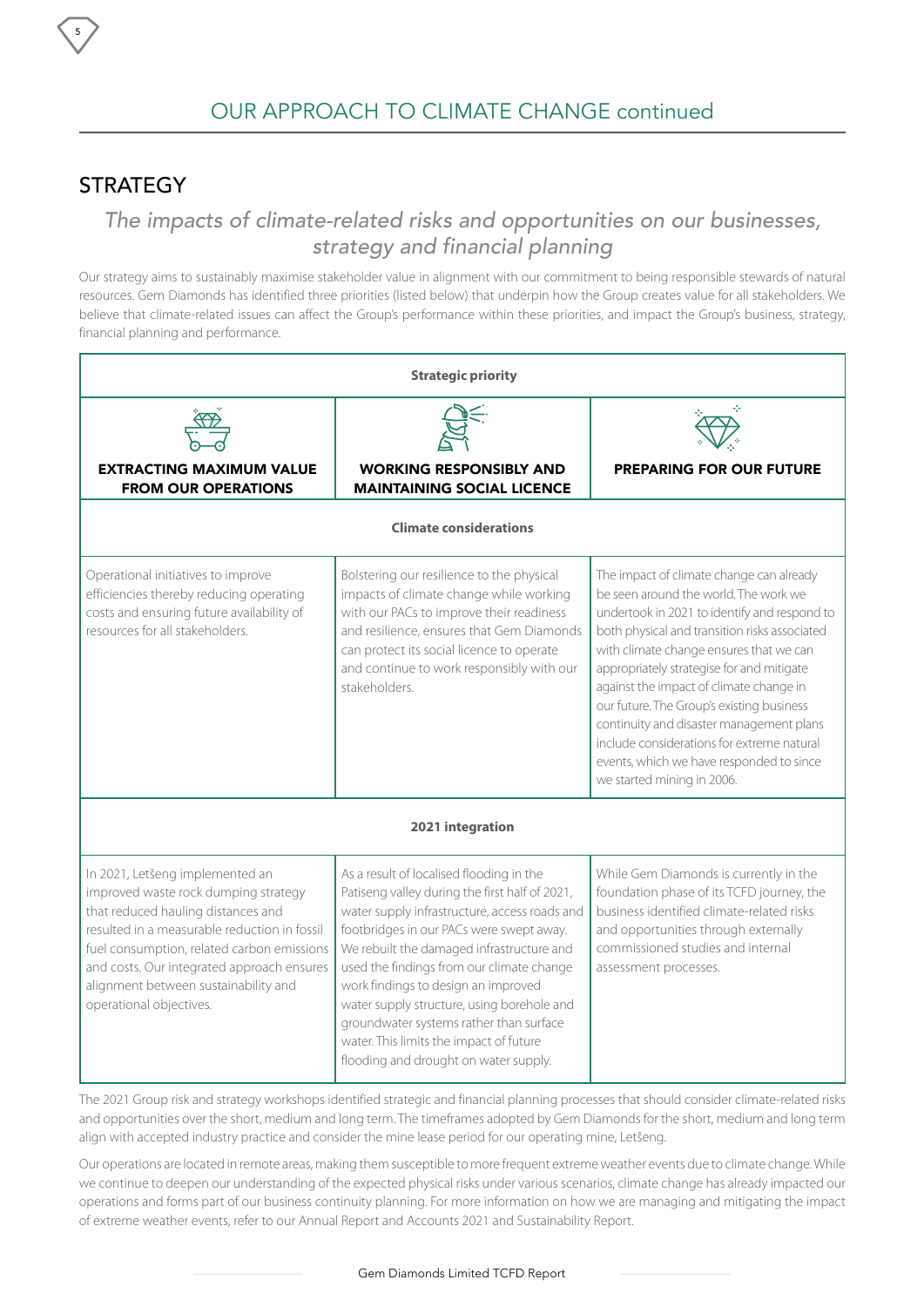6

The table below provides a high-level overview of some of the risks and opportunities identified during 2021. Where opportunities for improvement over the short term were identified, the related processes were enhanced, and the foundations for further integration and consideration of climate-related issues in 2022 were established.

| <b>Climate-related risks</b>                                                                                                                                                                                                                                                                                                                                                                                                                                                                                                 | <b>Potential financial impact</b>                                                                                                                                                                                                                                                                        | <b>Climate-related opportunities</b>                                                                                                                                                                           | <b>Potential financial impact</b>                                                                                                                                                  |
|------------------------------------------------------------------------------------------------------------------------------------------------------------------------------------------------------------------------------------------------------------------------------------------------------------------------------------------------------------------------------------------------------------------------------------------------------------------------------------------------------------------------------|----------------------------------------------------------------------------------------------------------------------------------------------------------------------------------------------------------------------------------------------------------------------------------------------------------|----------------------------------------------------------------------------------------------------------------------------------------------------------------------------------------------------------------|------------------------------------------------------------------------------------------------------------------------------------------------------------------------------------|
|                                                                                                                                                                                                                                                                                                                                                                                                                                                                                                                              |                                                                                                                                                                                                                                                                                                          | Short term: 1-3 years                                                                                                                                                                                          |                                                                                                                                                                                    |
|                                                                                                                                                                                                                                                                                                                                                                                                                                                                                                                              |                                                                                                                                                                                                                                                                                                          | Short-term processes include annual business and financial planning, performance reporting, short-term capital and contract negotiations.                                                                      |                                                                                                                                                                                    |
| Increase in occurrence of<br>moderate precipitation.<br>Enhanced emissions reporting<br>obligations.<br>Enhanced ESG obligations.                                                                                                                                                                                                                                                                                                                                                                                            | Increased operating costs.<br>Increased capital investment.                                                                                                                                                                                                                                              | Increased resource efficiencies<br>and reducing our reliance on<br>fossil fuels<br>Enhanced water use strategies.<br>Waste reduction and recycling<br>initiatives.                                             | Reduced operating costs.<br>Increased capital investment.                                                                                                                          |
|                                                                                                                                                                                                                                                                                                                                                                                                                                                                                                                              |                                                                                                                                                                                                                                                                                                          | Medium term: 3-5 years, long term: 5-10 years<br>Medium to long-term processes include strategy development, social and environmental management plans, rehabilitation planning,                               |                                                                                                                                                                                    |
| focused projects.                                                                                                                                                                                                                                                                                                                                                                                                                                                                                                            |                                                                                                                                                                                                                                                                                                          | capital management plans, financing and capital investments and operational planning, including contract negotiations and future-                                                                              |                                                                                                                                                                                    |
| Increase in occurrence and<br>severity of precipitation.<br>Rising mean temperature.<br>Strong winds.<br>Increased frequency of and<br>duration of droughts.<br>Failure of electricity providers<br>to move to a low carbon<br>economy.<br>Substitution of technology with<br>lower emission alternatives.<br>Social risks due to resource<br>constraints, particularly in<br>developing countries.<br>Evolving regulatory context<br>regarding carbon tax.<br>Increased costs of carbon-<br>intensive products i.e. diesel. | Increased capital investment.<br>Increased operating cost.<br>Reduced revenue from<br>decreased production capacity.<br>Increased insurance premium<br>or insurance unavailability.<br>Research, development and<br>implementation costs of new<br>technology.<br>Inappropriate investment<br>decisions. | Identify opportunities to<br>transition to renewable energy<br>sources.<br>Position Gem Diamonds as<br>an ethical and responsible<br>producer of low carbon<br>footprint diamonds.<br>Use of new technologies. | Reduced exposure to carbon<br>and fossil fuel pricing.<br>Increased capital availability.<br>Reputational benefits.<br>Decreased operating costs.<br>Increased capital investment. |

Our mining operations require significant energy, and Letšeng receives its electricity supply from the South African grid. Increasing global demand for renewable energy, concerns about climate change and greenhouse gas (GHG) emissions, actual and proposed taxation of carbon emissions and limited availability of alternative energy sources will affect the price and availability of energy. Higher energy demand in countries supplied with electricity through South Africa and grid instability in South Africa could increase electricity supply interruptions and associated use of diesel-powered generators. Greater focus on transitioning the South African electricity supply sector to renewable energy can also increase energy supply interruptions. Additionally, changes in energy laws and regulations in various jurisdictions, such as taxation on carbon emissions or fossil fuel-based energy, may impact energy costs and technology available for use. Limitations on grid electricity supply and increased energy prices could negatively impact our operating activities, costs and cash flows.

In line with our TCFD roadmap, in 2022, we will conduct comprehensive physical and transition risk exposure assessments and determine the materiality of potential financial impacts on financial performance and position. This will assist us in indicating the materiality of the risks in the short, medium and long term, as well as the Group's resilience against climate issues, and identify appropriate mitigation strategies.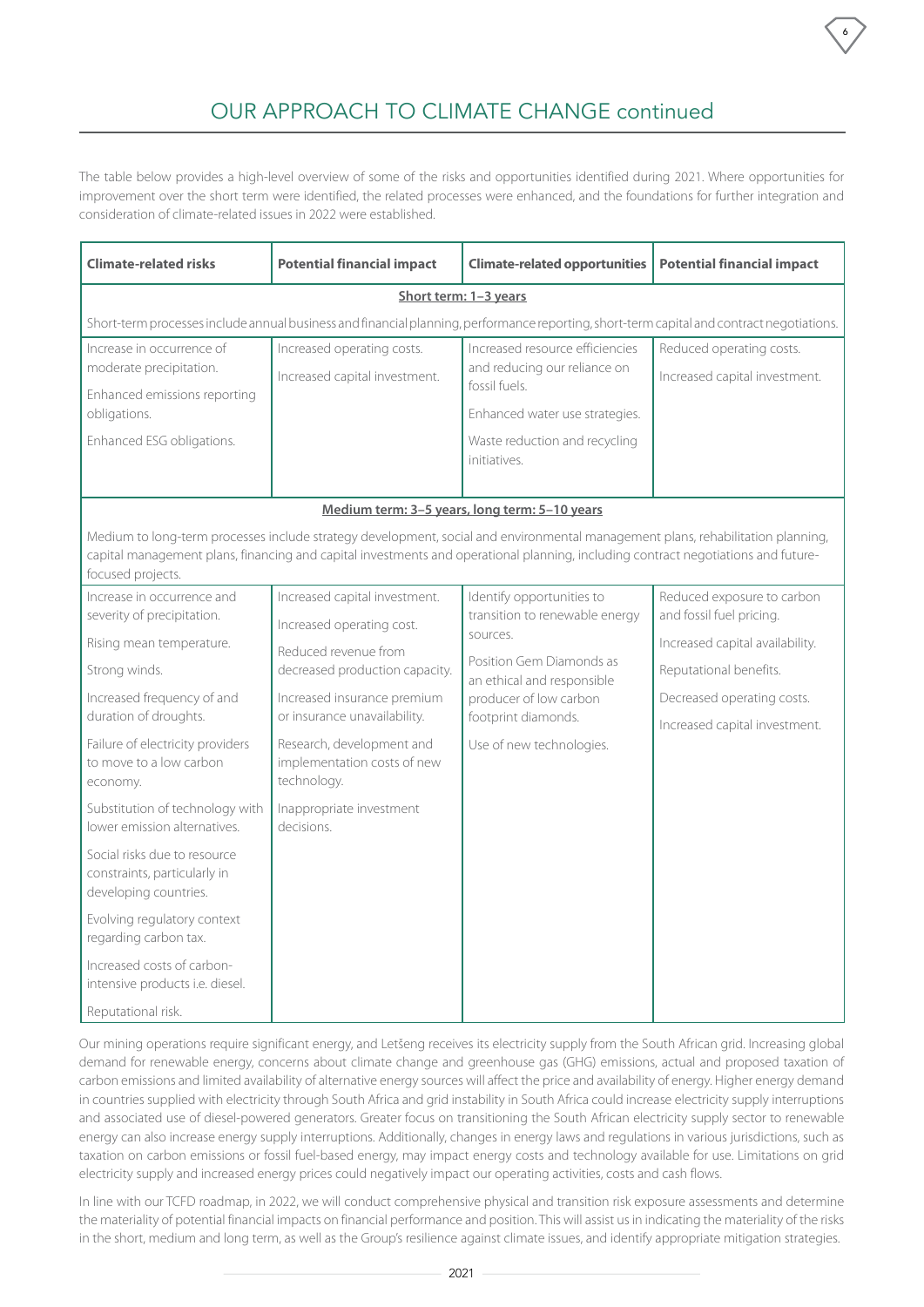#### UNPACKING OUR CLIMATE CHANGE SCENARIO ANALYSIS

Understanding climate-related risks and opportunities allows us to align our business strategy with stakeholder demands of the industry, enhance sustainability efforts throughout the organisation, create resilience to climate change-related impacts and maximise value for all stakeholders.

7

In 2021, Gem Diamonds engaged an independent external expert to conduct an organisation-specific climate change scenario analysis (CCSA) that considers a mix of quantitative and qualitative information. Data from the Carbon Brief and World Bank Climate Change Knowledge Portal was used to determine climate-related physical impacts specific to the Group's locations. The current open-pit life of mine for Letšeng was considered in determining appropriate timeframes in the short, medium and long term.

The Shared Socio-Economic Pathway model is a GHG concentration trajectory model, adopted by the Intergovernmental Panel on Climate Change (IPCC), and includes consideration of 1.4°C, 1.9°C, 3.3°C and 6.0°C temperature increases. The 6.0°C datasets were used as critical information and represent the world economy in the current format without climate adaption and initiatives. These four climate scenarios, modelled on potential temperature increases by the end of the century, were included in the Group's assessment of physical climate-related impacts.

General circulation models (GCMs), also called global climate models, which simulate the physics of the climate itself, were also used. These models consider the flows of air and water in the atmosphere and/or the oceans as well as the transfer of heat. The most recent subset of GCMs now incorporate biogeochemical cycles and can simulate the carbon cycle, nitrogen cycle, atmospheric chemistry, ocean ecology, and vegetation and land use changes, which all affect how the climate responds to human-caused GHG emissions. An ensemble of GCM models was used to determine our Group locations' climate-related changes and impacts.

To understand the impact of climate-related events on our mining activity, we linked climate issues to production impact by considering factors such as human health and behaviour, water, energy and vegetation changes. Parameters such as temperature, heat waves, cold waves, floods, droughts, hurricanes and storms directly affect human health and behaviour. Precipitation, evaporation, drought and wind factors will generally increase operational challenges and present a resultant risk to the mining sector.

This research reflects our measured and science-based approach to understanding the impact of climate change and will inform the work to be conducted in phases 2 and 3 of our TCFD roadmap.

### RISK MANAGEMENT

#### *How we identify, assess and manage climate-related risks*

Gem Diamonds has a robust risk management process and framework to identify, assess, manage and mitigate current and emerging risks and uncertainties. Our risk management framework combines a top-down and bottom-up approach to ensure appropriate governance and oversight.

The Board is responsible for risk management in the Group, including climate-related risks, ensuring that all risks are appropriately identified, assessed, mitigated and monitored. Risks are assessed and prioritised in terms of potential impact, probability of occurrence and effectiveness of controls across short, medium and long-term timeframes. The impact of a specific risk is assessed within the categories of finance, reputation, regulation, health and safety, climate and environment, and social and community. A standalone risk review meeting of the Board is held quarterly to explore all risks, including climate-related risks, in depth and fully assess management scenarios and plans.

Our climate-related risks are integrated into the Group's risk management framework. In assessing the Group's principal risks, the impact of climate change is considered a key element and impact determinator. In 2022, we will undertake an extensive exposure assessment of climate-related risks to mature our understanding of the potential impacts and opportunities. For more information on how we manage risk, refer to our Annual Report and Accounts 2021 and Sustainability Report.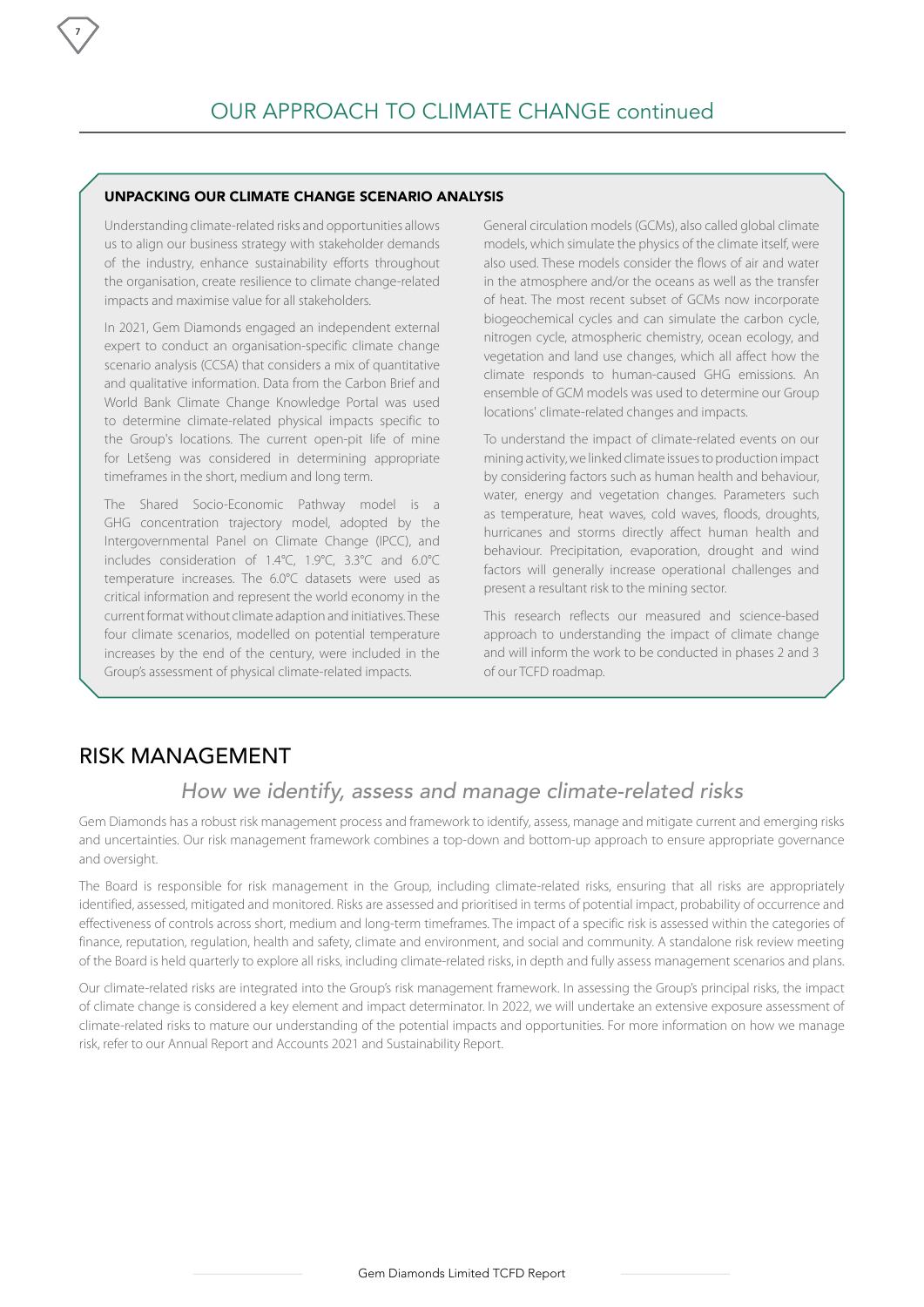8



## TARGETS AND METRICS

### *The targets and metrics used to assess and manage relevant climate-related risks and opportunities*

The Group monitors a wide range of metrics to inform its assessment of climate-related risks and opportunities. Before 2021, the following metrics and trends were measured and monitored:

- Carbon footprint
- Water footprint
- Freshwater dam levels
- Precipitation patterns
- Energy consumption trends
- Environmental expenditure
- Land use and rehabilitation activities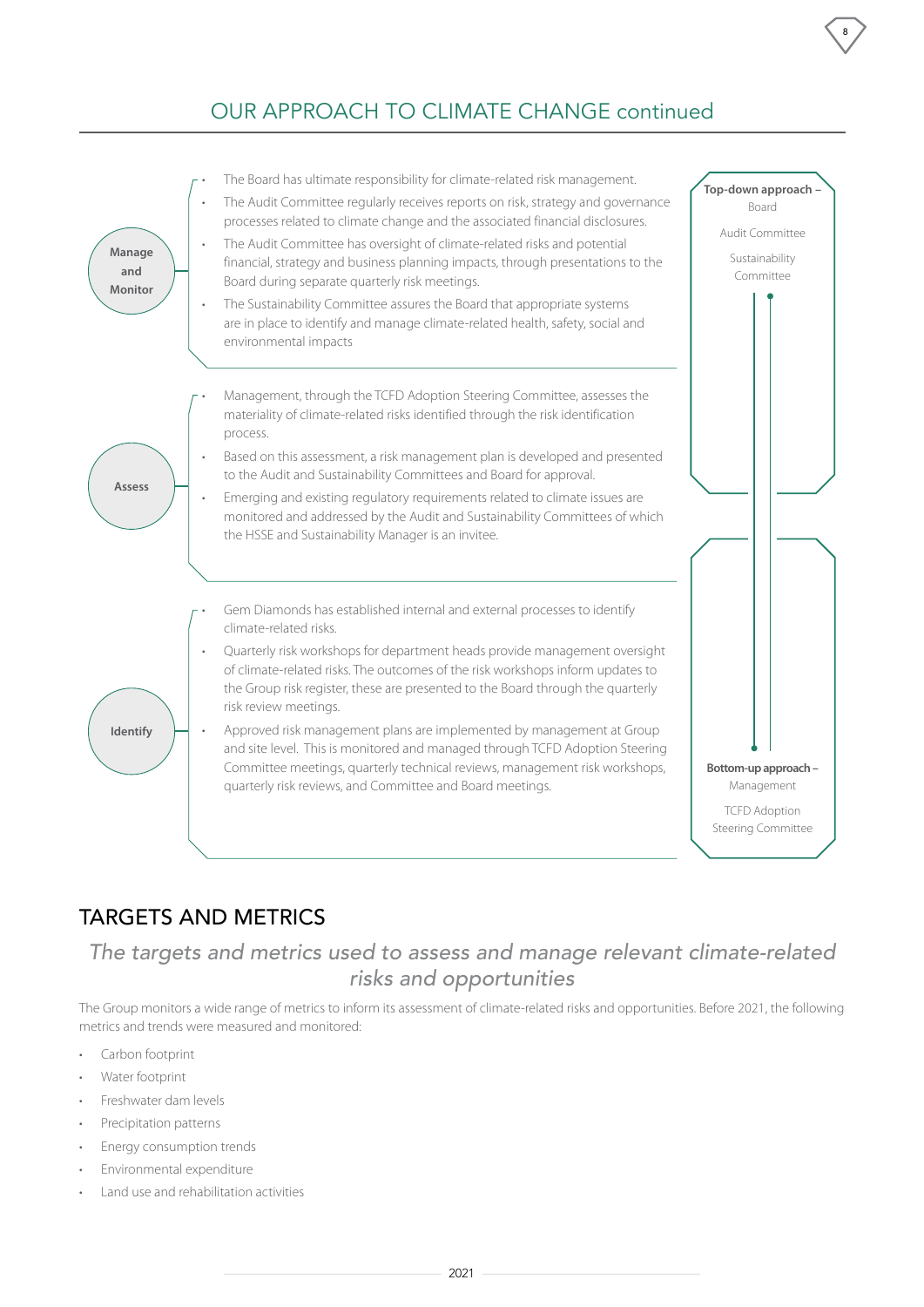

For information on our GHG emissions, including scope 1, 2 and 3 emissions and other climate-related metrics, refer to our Annual Report and Accounts 2021 and Sustainability Report.

In addition to these metrics, we also monitor developments regarding areas that may impact our transition risks:

- Current and emerging climate-related regulations
- Regional renewable energy developments
- Existing and proposed carbon pricing such as carbon tax
- New technology

9

Following the adoption of the TCFD recommendations, we also track our climate change-related expenditure. In 2021, we spent US\$0.9 million on environmental protection measures. US\$0.2 million specifically related to climate change, and the adoption of the recommendations of the TCFD.

Non-financial performance indicators related to climate metrics are included in Group Executives' personal performance targets, Group performance targets and as part of the Group's annual incentive plan. Refer to the Remuneration Committee report refer to our Annual Report and Accounts 2021 for more information.

In 2021, the Group worked on improving the internal KPIs and targets around climate change. Our internal KPIs aim to improve resource use efficiencies, reduce our carbon footprint and advance our water stewardship goals. In line with our Group sustainability strategy, Gem Diamonds included carbon reduction and water conservation KPIs in its Sustainability Linked Loan (SLL). The interest rate on the SLL decreases if performance indicator targets are achieved.

In 2022, the Group will embark on the next phase of its TCFD adoption strategy, which will focus on establishing climate-related performance targets that will underpin the Group's decarbonisation strategy. Gem Diamonds is committed to a science-based approach to setting targets and metrics. Our objective is to ensure that our science-based targets and decarbonisation strategy are implemented by the end of 2023 in alignment with our TCFD adoption roadmap.

#### *Our carbon, energy and water footprints*

#### **CARBON**

The Gem Diamonds carbon footprint was calculated in accordance with the GHG Protocol Corporate Accounting and Reporting Standard, an accounting tool to manage GHG emissions. The standard was developed through a decade-long partnership between the World Resources Institute and the World Business Council for Sustainable Development. It includes IPCC GHG inventory guidelines for specific heating values, carbon content, densities and emission factors.

Our carbon footprint was also calculated in accordance with the International Organisation for Standardisation (ISO) 14064-1 Part 1: Specification with guidance at the organisation level for quantification and reporting of GHG emissions and removals.

In 2021, the total carbon footprint for the Group was 153 864 tonnes of carbon dioxide equivalent (tCo<sub>2</sub>e) (2020: 135 694 tCo<sub>2</sub>e). This includes direct GHG emissions (Scope 1), energy indirect GHG emissions (Scope 2) and material Scope 3 emissions.

In 2020, our Letšeng mine suspended operations from 28 March to 26 April due to the Lesotho Government's COVID-19-related lockdown. During May, operational activities were ramped up and planned waste mining activities were successfully deferred to resume in July. This suspension of operations explains the reduced 2020 carbon footprint. Below is a three-year view of our carbon emission performance.

| Carbon emissions (tCO <sub>2</sub> e)                                                                                                                                               | 2021                                      | 2020                                    | 2019                                    |
|-------------------------------------------------------------------------------------------------------------------------------------------------------------------------------------|-------------------------------------------|-----------------------------------------|-----------------------------------------|
| Scope 1 (direct) (tCO <sub>2</sub> e)<br>Scope 2 (indirect) (tCO <sub>3</sub> e)                                                                                                    | 62 672<br>67473                           | 53 568<br>61320                         | 75359<br>67870                          |
| Total Scope 1 and 2 (tCO <sub>2</sub> e)                                                                                                                                            | 130 145                                   | 114888                                  | 143 229                                 |
| Scope 3 (indirect) (tCO <sub>2</sub> e)                                                                                                                                             | 23718                                     | 20.807                                  | 29739                                   |
| Total Scope 1, 2 and 3 ( $tCO$ ,e)                                                                                                                                                  | 153 864                                   | 135694                                  | 172 968                                 |
| Total tonnes mined (ore and waste)<br>Ore tonnes treated<br>Scope 1 and 2 (tCO <sub>2</sub> e)/Tonnes mined (ore and waste)<br>Scope 1 and 2 (tCO <sub>3</sub> e)/Tonne ore treated | 24 962 356<br>6 213 098<br>0.005<br>0.021 | 21 167 606<br>5436396<br>0.005<br>0.021 | 30 327 114<br>6707791<br>0.005<br>0.021 |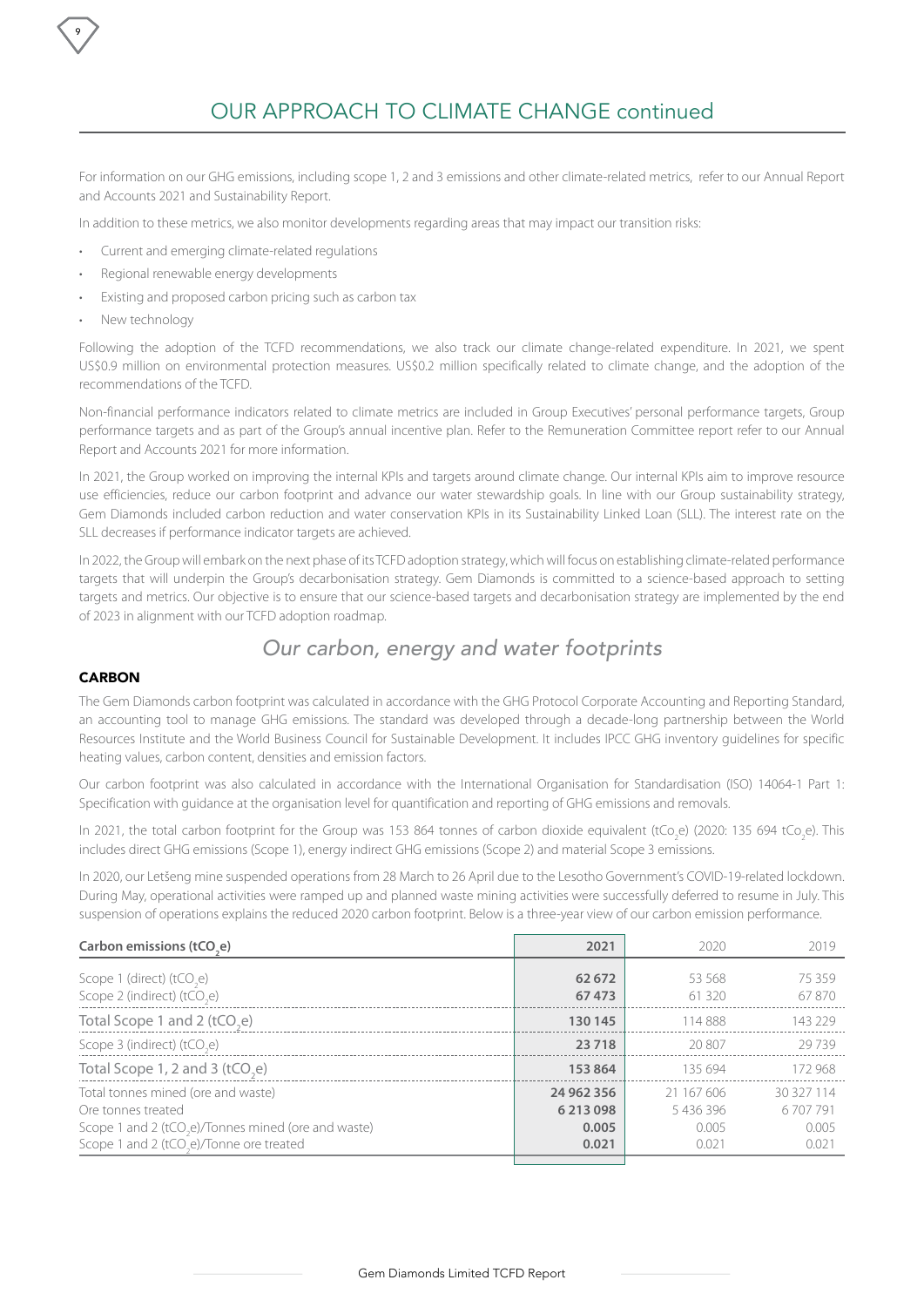10

The Group's carbon footprint is primarily driven by electricity consumption, and mobile and stationary fuel combustion at Letšeng. Scope 1 emissions made up 41% of the 2021 total carbon footprint. 92% of the Scope 1 emissions are related to mobile combustion activity at Letšeng with the remainder related to stationary combustion, liquefied petroleum gas and explosives. Scope 2 emissions make up 44% of Group emissions, driven by grid electricity consumption at Letšeng. Our carbon intensity reporting is based on Scope 1 and 2 emissions. Less than 1% of the Group's total CO<sub>2</sub> emissions originated from its UK-based office.

A key strategic objective for the Group is to continuously identify opportunities to unlock value within our business. During 2021, we focused on continuous improvement opportunities to reduce mining-related costs and improve resource use efficiencies. At Letšeng, waste hauling distance is a major driver of both current and future mining costs and fossil fuel combustion-related greenhouse gas emissions.

We identified an opportunity to reduce both mining costs and greenhouse gas emissions through shorter mining waste haulage distances of our waste from the Main pit. Following extensive collaboration between our environmental and mining teams, a new mine waste dumping plan was designed and implemented. The revised plan has reduced these haulage distances by 30%, resulting in a significant long-term reduction of the associated operational costs and diesel consumption, and advancing our sustainability objectives to lower carbon emissions.

By working together to design innovative solutions, we are able to unlock shared value and drive Group goals with regards to maximising value, managing costs and reducing our environmental footprints.

#### ENERGY

The Group-wide energy consumption (for Scope 1 and 2 activities) in 2021 was 320 381 029 kWh (2020: 278 103 602 kWh). 99% of Scope 1 and 2 energy consumption in 2021 is attributable to Letšeng. Less than 1% of our Scope 1 and 2 energy consumption originated from our UK-based operations. The COVID-19-related operational suspension of our Letšeng mine during 2020 explains the reduced energy consumption during 2020. Below is a three-year view of our energy consumption performance.

Our principal energy sources are grid electricity and diesel. Scope 1 energy consumption in 2021 was primarily driven by mobile and stationary diesel combustion activities at our Letšeng operation. Group-wide Scope 1 energy consumption decreased by 18.7% from 2019 to 2021, resulting in a 9% improvement in our energy efficiency ratio for ore tonnes treated. The energy efficiency improvements are because of a reduction in waste tonnes, steeper slopes and an optimised mine waste dumping strategy.

| Energy consumption (kWh)           | 2021        | 2020        | 2019        |
|------------------------------------|-------------|-------------|-------------|
| Scope 1 (kWh)                      | 251 743 229 | 215 725 348 | 309 639 385 |
| Scope 2 (kWh)                      | 68 637 800  | 62 378 253  | 69 751 658  |
| Total Scope 1 and 2 (kWh)          | 320 381 029 | 278 103 602 | 379 391 043 |
| Total tonnes mined (ore and waste) | 24 962 356  | 21 167 606  | 30 327 114  |
| Ore tonnes treated                 | 6 213 098   | 5436396     | 6707791     |
| kWh/Tonnes mined (ore and waste)   | 12.83       | 1314        | 1251        |
| kWh/Tonnes ore treated             | 51.57       | 51.16       | 56.56       |

Our Letšeng operation is located in a remote location, requiring long-distance transmission of power. Scope 2 energy consumption for the Group is primarily driven by grid electricity consumption at the Letšeng operation. As our operations move towards lower carbon emissions targets, power sources and technology at our operations will continue to be evaluated to secure stable and cost-effective supply and reduce our carbon emissions.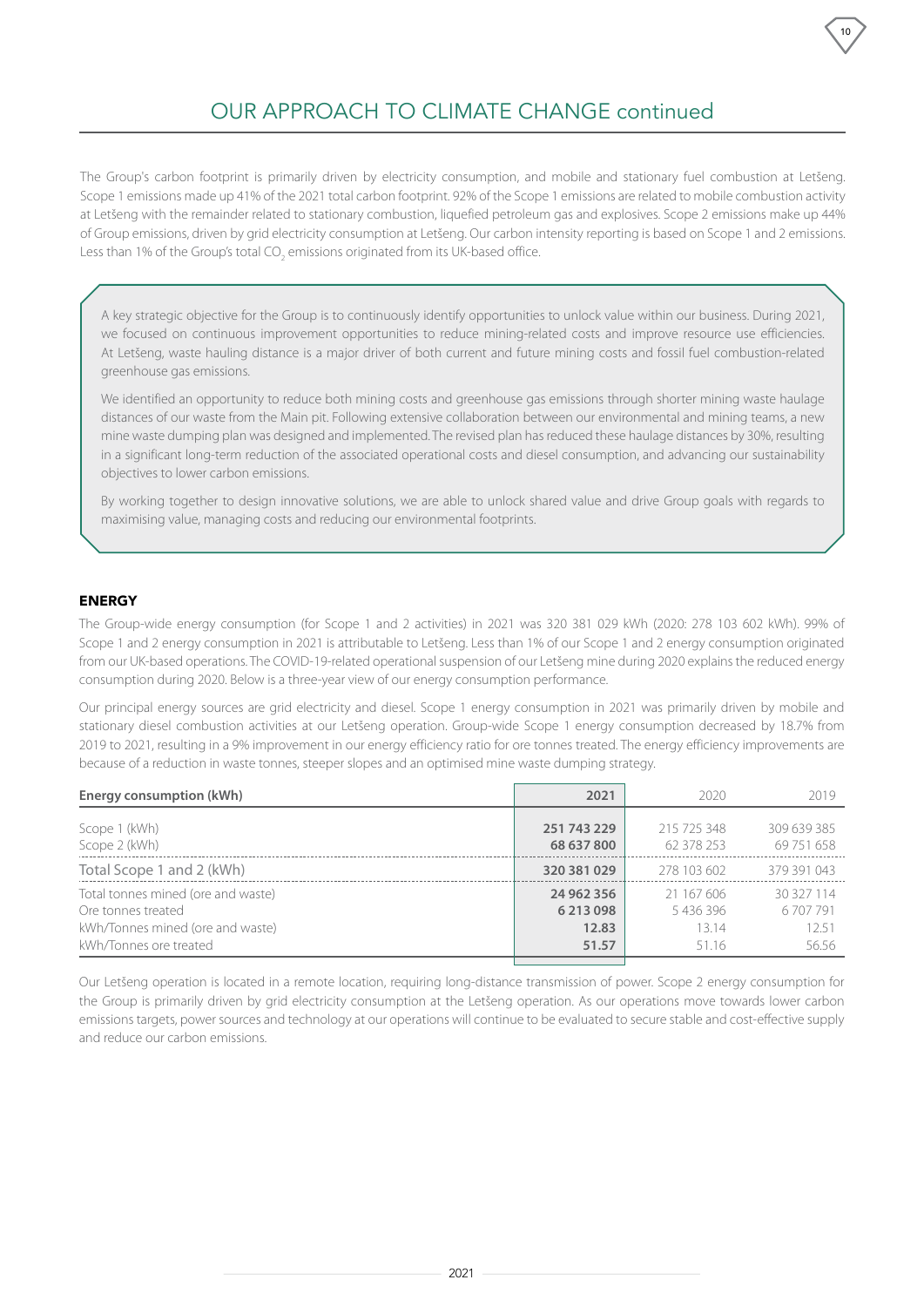In 2021, the Group assessed several energy-saving initiatives, specifically at Letšeng as the primary energy consumer. Our approach to energy-saving initiatives considers both short- and long-term initiatives. The following initiatives were implemented in 2021.

**By optimising heating systems, we were able to reduce the energy requirements for accommodation heating by 19%.**

**Letšeng implemented an ISO 50001 aligned energy management system that further informs the operational approach to manage, track and protect energy supply as well as track and minimise energy consumption.**

**We reduced our waste rock hauling distance, resulting in a reduction of our carbon emissions and diesel consumption.**

**See case study for more information.**

**Strengthened the Board's ESG skills and experience with the appointment of Rosalind Kainyah.**

#### WATER

11

The Group water footprint (net water usage) for 2021 was 7.1 million cubic metres (m<sup>3</sup>) (2020: 6.0 million m<sup>3</sup>). The COVID-19-related operational suspension of our Letšeng mine in 2020 explains the reduced water consumption during the year. Below is a three-year view of our water consumption performance. The total volume of water recycled within our production processes increased by 11.2% from 2019 to 2021. This is due to water use efficiencies in recycling water seepage from the Patiseng Tailings Facility and wastewater from the sewerage treatment plant back into the processing plants.

| Water consumption (million $m^3$ )                            | 2021 | 2020 | 2019 |
|---------------------------------------------------------------|------|------|------|
|                                                               |      |      |      |
| Net water usage                                               | 7.1  | 6    | 7.6  |
| Water withdrawal and capture                                  | 3.8  | 3.5  | 5.6  |
| Water recycled                                                | 8.9  | 8.8  | 7.9  |
| Water loss through evaporation, entrainment, and seepage      | 3.1  | 3.2  |      |
| Total tonnes mined (ore and waste)                            | 24.9 | 21.1 | 30.3 |
| Ore tonnes treated                                            | 6.2  | 5.4  | 6.7  |
| Net water use $(m^3)$ /Tonnes mined (ore and waste)           | 0.29 | 0.28 | 0.25 |
| Net water use (m <sup>3</sup> )/Tonnes ore treated            | 1.15 | 1.11 | 1.13 |
| Recycled water (m <sup>3</sup> )/Tonnes mined (ore and waste) | 0.36 | 0.42 | 0.26 |
| Recycled water (m <sup>3</sup> )/Tonnes ore treated           | 1.44 | 1.63 | 1.18 |
|                                                               |      |      |      |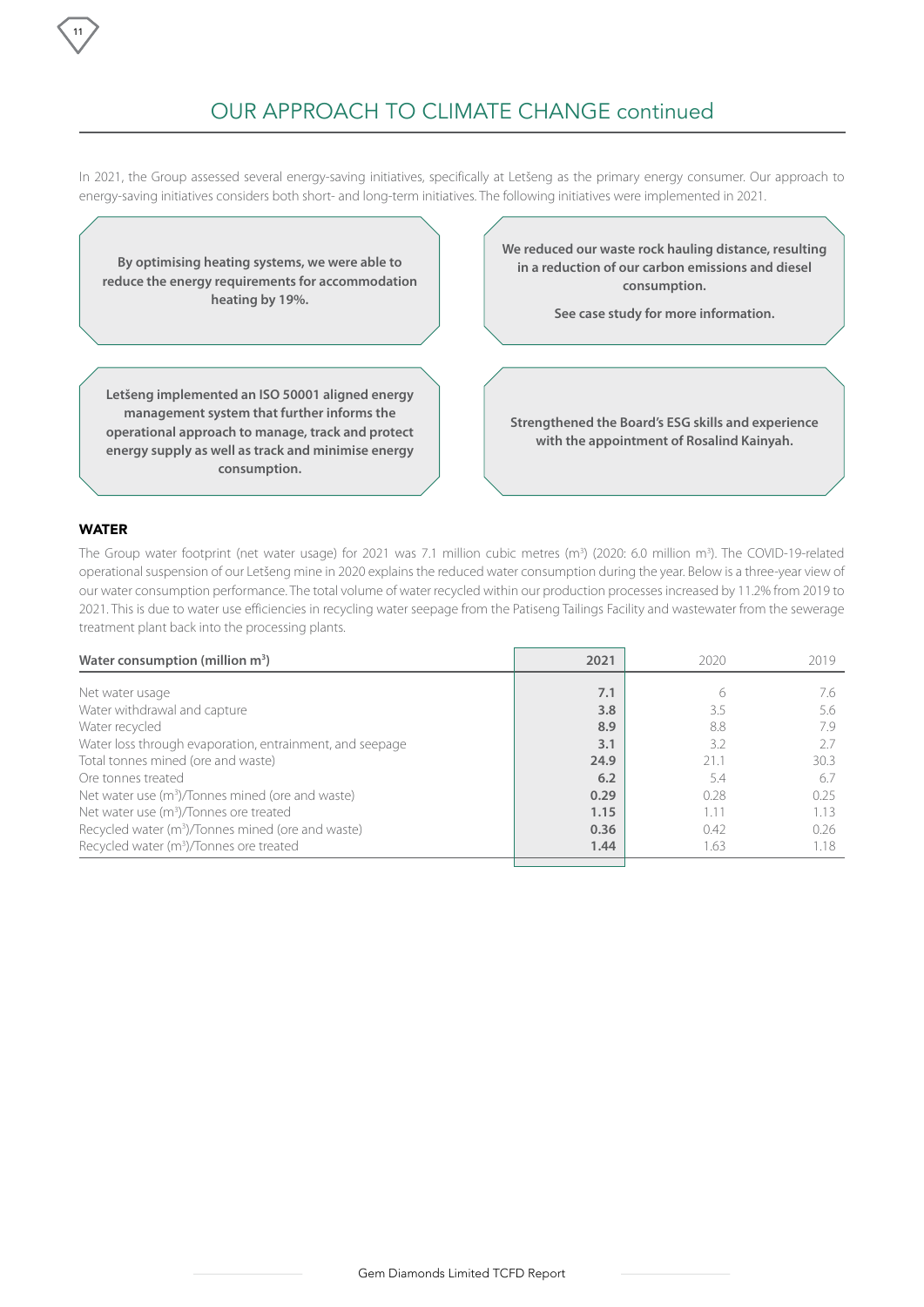